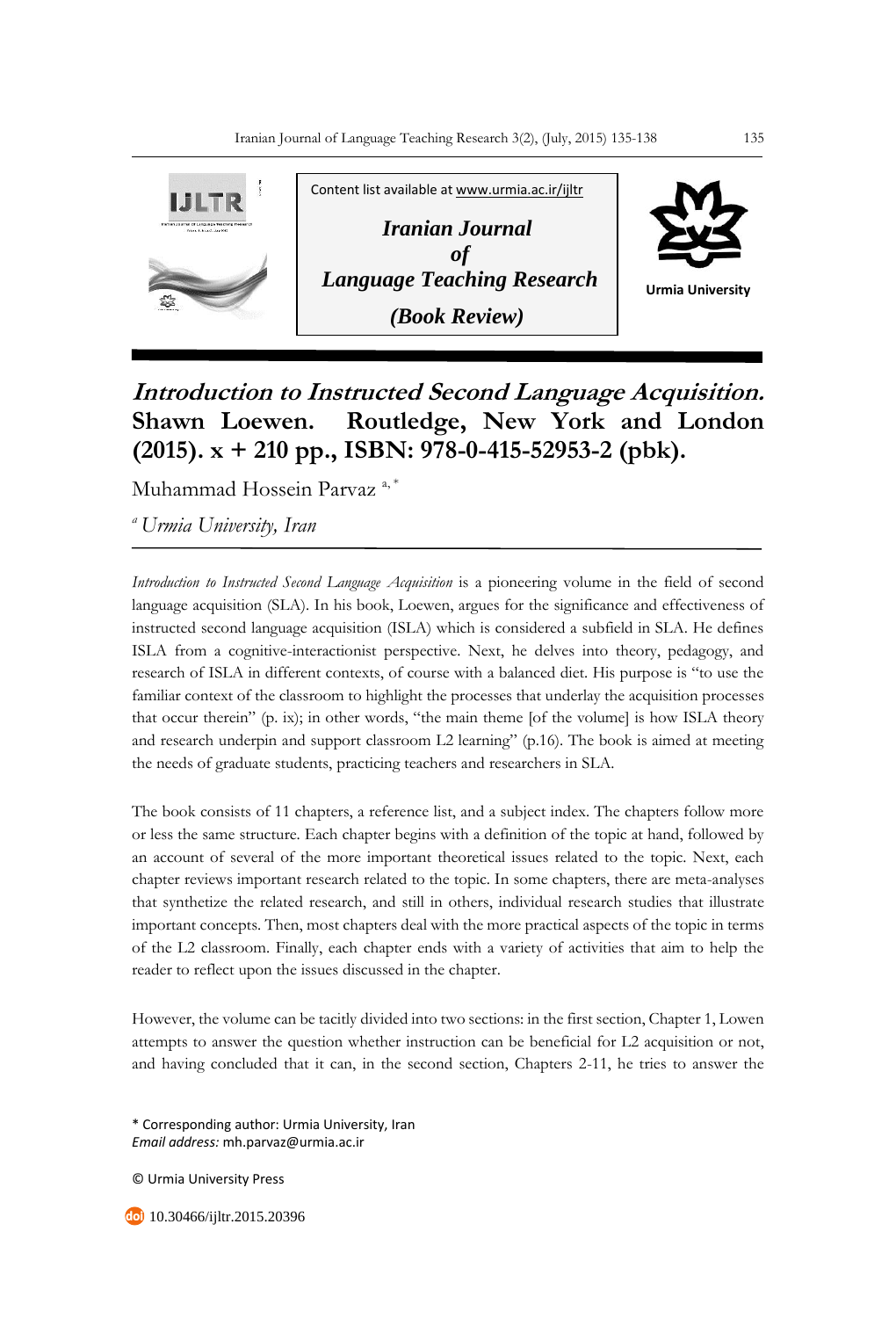question in what aspects and to what extent it can be beneficial. Having read Chapters 1-2, the reader does not need to study the following chapters linearly.

Chapter 1 discusses the scope of ISLA and focuses on the effectiveness of L2 instruction. Here, Lowen not only marks the domain of ISLA by comparing and contrasting it with SLA, but also illustrates various theoretical issues of ISLA by cohesively tying them to certain skills in teaching and research. Arguably, this chapter is the book's most insightful chapter in that it sets the building blocks of the volume.

Chapter 2 elaborates the nature of L2 knowledge and its relationship to L2 instruction. It considers two possible goals of L2 instruction: explicit, declarative knowledge of grammatical rules and other linguistic areas, and implicit, procedural knowledge that enables spontaneous communication in the L2. It concludes that both types of L2 knowledge can be developed by a variety of means and a combination of both types of instruction may be best for the L2 classroom.

Chapter 3 focuses on the role of communication and interaction in the development of L2 knowledge. It investigates whether a classroom rich in L2 input and L2 interaction can bring about L2 knowledge and skills. Particular attention has been given to the theoretical support provided by the Interaction Approach, and its manifestation in the classroom in the form of communicative language teaching and task-based language learning. Chapter 4 deals with focus on form in which learners' attention is drawn to specific linguistic forms within a larger meaning-focused context. Considerable research has examined various types of focus on form (Long, 1996) and their effectiveness. After exploring the two broader theoretical approaches of the Interaction Approach and focus on form towards developing communicative competence, the focus of the book shifts to consider how instruction might influence specific linguistic areas.

Chapter 5 looks at grammar, being the object of much theoretical speculation, empirical investigation, and pedagogical intervention. It carefully examines the theoretical issues that pertain specifically to the instruction of grammar in the L2 classroom, such as Input Processing and explicit grammar instruction. Chapter 6 probes into vocabulary. It considers the role of both explicit instruction and implicit learning of vocabulary and how such instruction affects the resulting types of vocabulary knowledge.

Chapter 7 presents the less researched area of pronunciation. Again, the unique challenges of pronunciation instruction have been explored in relation to theories of phonological learning. Chapter 8 examines whether pragmatics can be taught in the classroom, and what research has shown about such efforts.

Chapter 9 investigates the larger instructional contexts in which L2 learning occurs, such as L2 immersion classes and content-based instruction. It also moves outside the walls of the classroom to consider the role of study abroad, and the impact of technology on L2 acquisition. The penultimate chapter considers how learner differences can impact classroom instruction, exploring such issues as motivation and aptitude. Finally, Chapter 11 attempts to bring some unification to the variety of issues discussed throughout the book.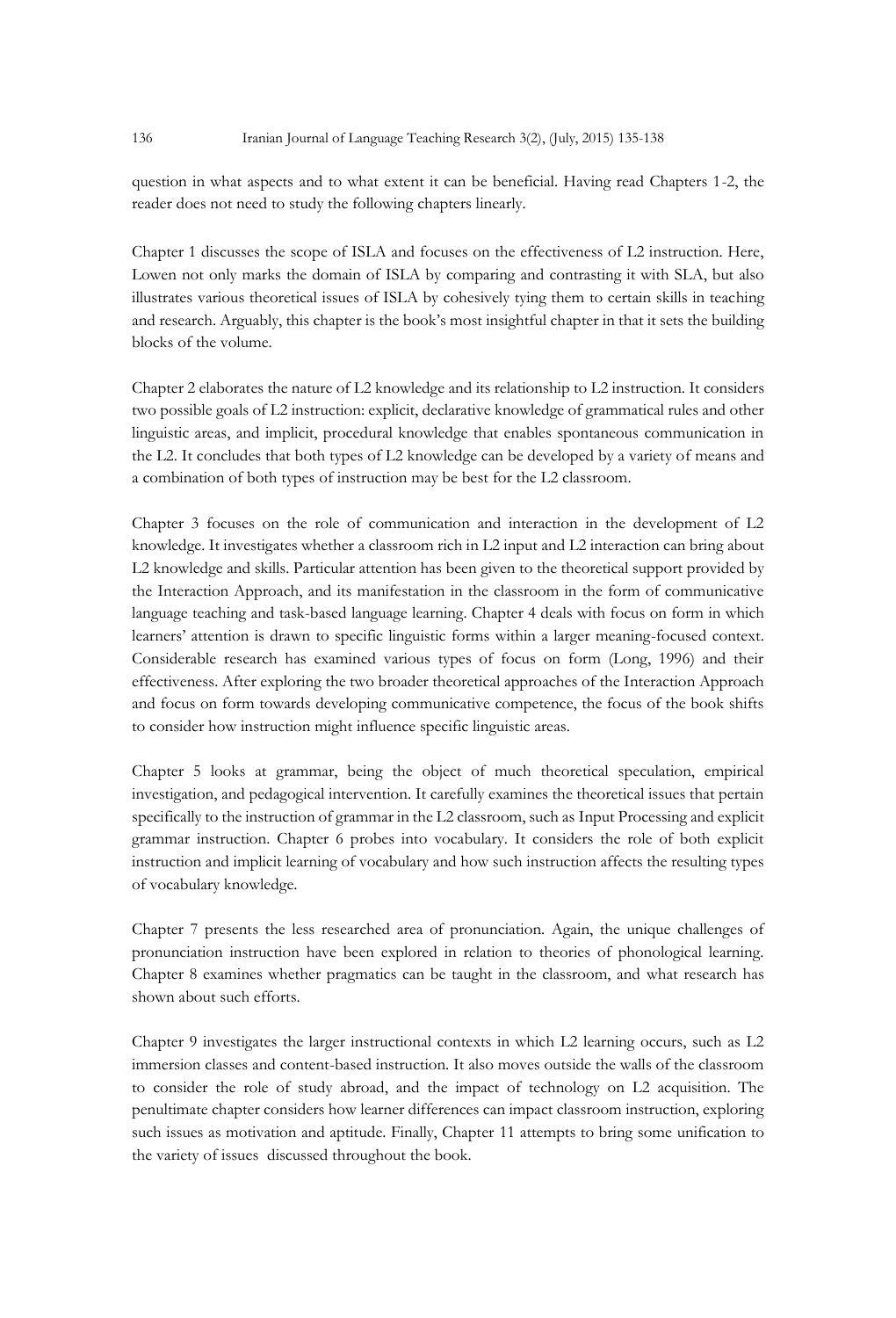On the evaluation level, as the title of the book expresses itself, it is an introductory volume and indeed an easy-to-digest-book. The audience does not need to have deep background knowledge on the issue to grasp the concepts and discussions. Almost all of the key terms and concepts have been clearly defined and/or elaborated, if necessary. The book is trustworthy since it links theories, methods, experiments and research findings to related literature in the field. Furthermore, the organization of each chapter into almost four sections is effective and each section gives a brief but adequate overview of the related issue. Another advantage is that it provides a fresh look at areas of common interest to ISLA research, and ways in which research in this area of linguistics can be fruitfully integrated. The strong orientation of the book towards an exploration of different issues in ISLA makes it a valuable resource for researchers, teachers and students who wish to explore SLA topics. What adds to the strength of this volume is the author's position in taking the realities of the classroom to consideration. Another virtue rests on its provision of a number of reflective and practical classroom activities that assist the reader in bringing to practice the previously presented topics and theories. In comparison with other similar books on the ISLA such as that of Ellis (2005), this volume is more comprehensive and coherent. Generally speaking, the reader-friendly, simple, and easy-to- understand layout of the book, the contribution of the author by offering his personal experience, novel and practical activities are but a few of the outstanding features of this must-have.

On the other hand, there are a few typos throughout the volume (such as, "two distinct types, with **[**wrong word **→ which]** have been referred to …" line 2, p. 35, or "… pertinent for **[**wrong grammar  $\rightarrow$  to] one type..." line 6, paragraph 2, p. 59) to be corrected in a later reprint or edition. In some cases the writer could have been more specific and definite. For example, in the statement "In addition, the corrective feedback that can be provided by some programs constitutes negative evidence …" (line 7, paragraph 2, p.122) the author could have stated or exemplified which programs. The book has a subject index, but lacks an author index. Most of the instances of L2 studies referred to in the book are from English. Examples from other languages can add to the book's strength and attraction. The issues concerning ISLA have been approached just from a cognitive-interactionist perspective and other existing perspectives, such as sociocultural theory, have not been dealt with. Finally, comparing and contrasting this approach to/with other existing approaches and adding two other chapters on reading and writing skills can enrich the discussion.

The above-mentioned shortcomings should not overshadow the volume's strength. In a nutshell, this book is highly recommended if you do not want to be just another teacher but one of the best, are eager to find immediately- usable practical techniques and tired of reading books offering tempting, idealistic, and not practical solutions. The volume is an informative, inspiring, and important contribution to the field of ISLA.

## **References**

Ellis, R. (2005). *Instructed Second Language Acquisition: A Literature Review.* Wellington: Ministry of Education, New Zealand.